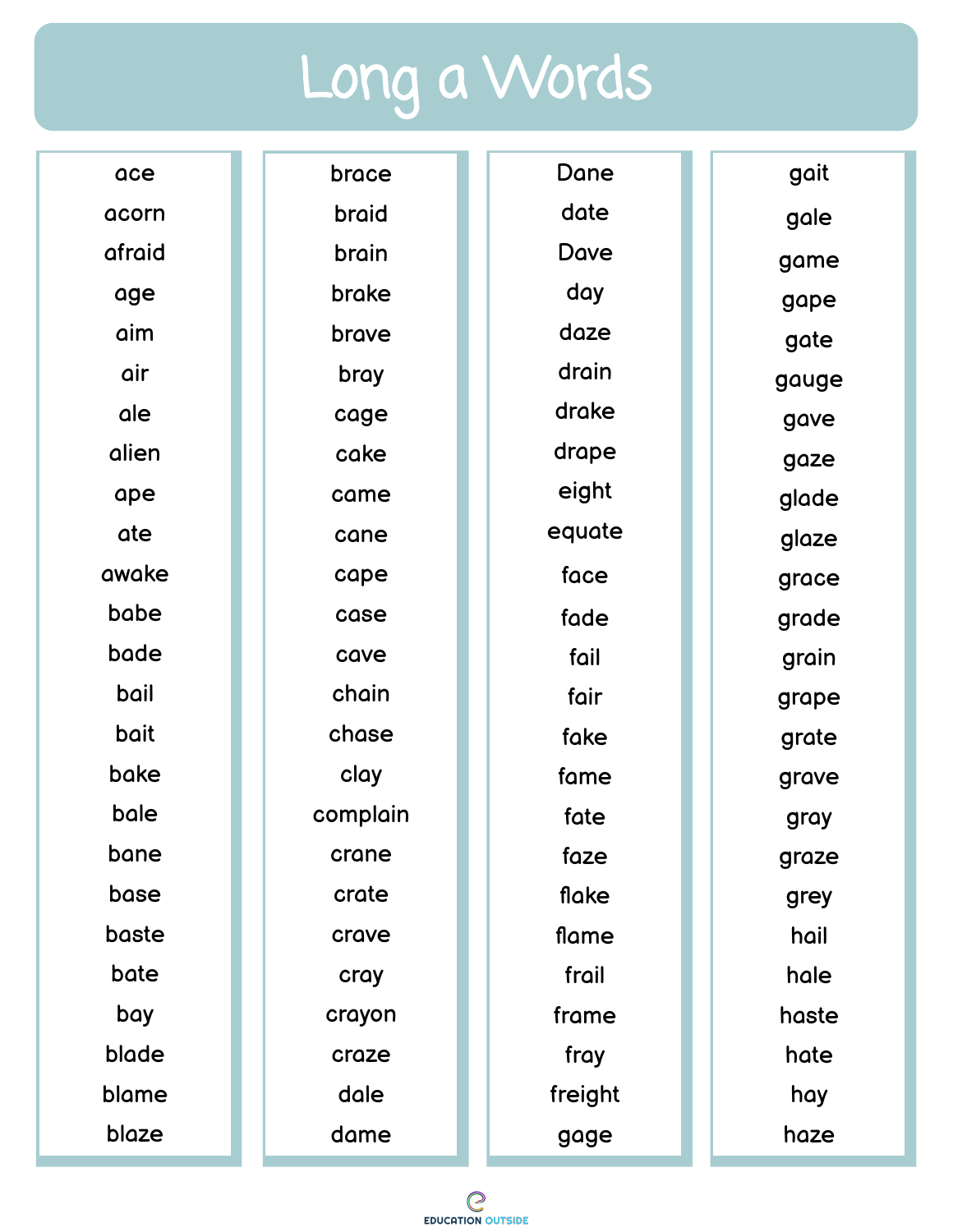## Long a Words

| hey         | May      | plate | say    |
|-------------|----------|-------|--------|
| jade        | maze     | play  | scale  |
| jail        | nail     | pray  | scrape |
| Jake        | name     | prey  | shade  |
| Jane        | nape     | quail | shake  |
| Jay         | nay      | quake | shame  |
| kale        | neigh    | race  | shape  |
| <b>Kate</b> | neighbor | rage  | shave  |
| lace        | obey     | raid  | skate  |
| laid        | okay     | rail  | slain  |
| lair        | pace     | rain  | slave  |
| lake        | page     | raise | slay   |
| lame        | paid     | rake  | sleigh |
| lane        | pail     | rate  | snail  |
| late        | pain     | rave  | snake  |
| lay         | pair     | ray   | space  |
| mace        | pale     | raze  | spade  |
| made        | pane     | reign | Spain  |
| maid        | paper    | sage  | sprain |
| mail        | paste    | sail  | spray  |
| main        | pave     | sale  | stage  |
| make        | pay      | same  | stain  |
| male        | place    | sane  | stair  |
| mane        | plain    | sate  | stake  |
| mate        | plane    | save  | stale  |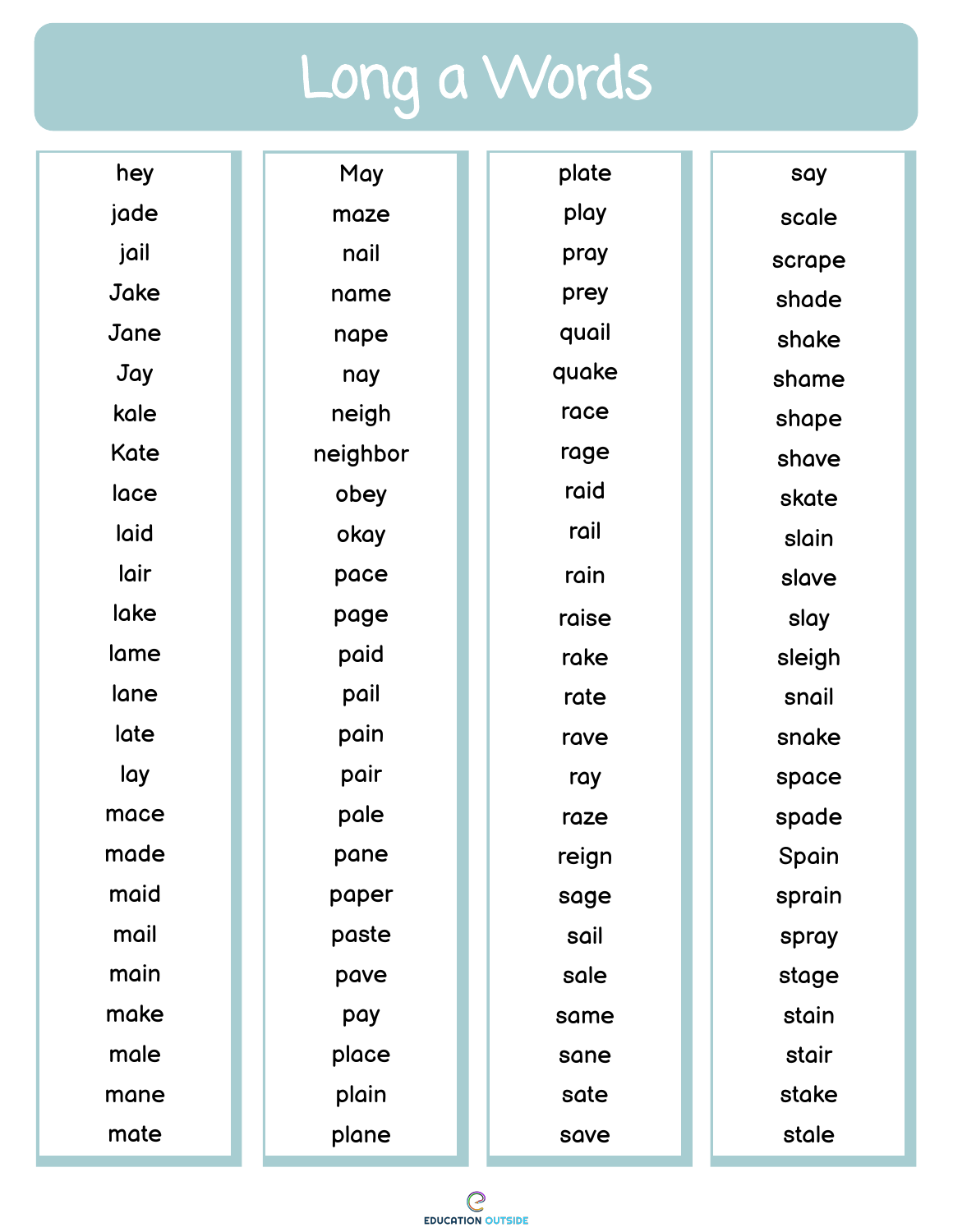## Long a Words



state stave stay strain strait stray survey sway tail take tale tame tape taste Tate they trace trade trail train trait tray vain vale vane

wade wage wail wain wait wake wane waste wave way weigh whale Yale

vase